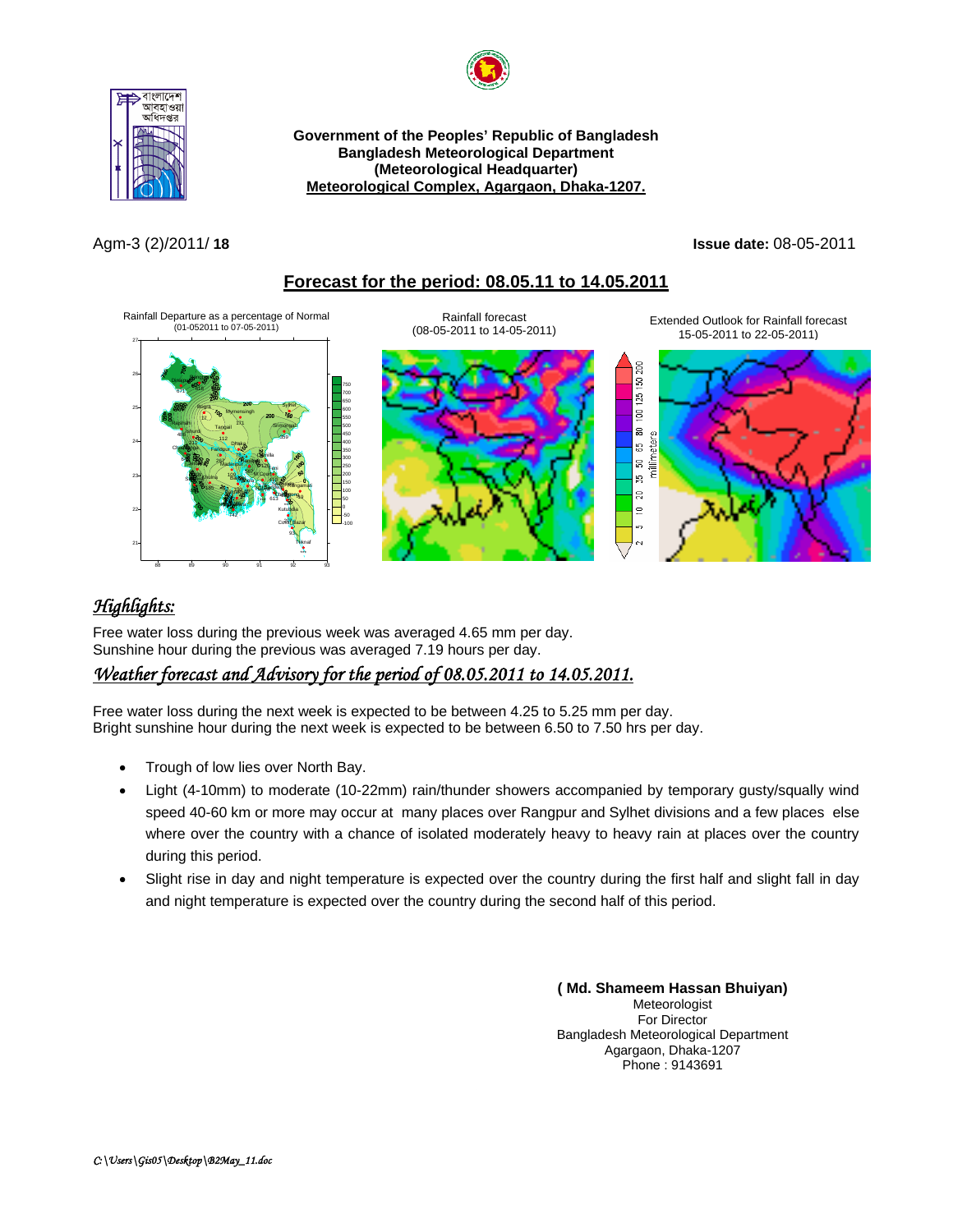## **Bangla Version**

#### পূর্বাভাস, সময়: ০৮-০৫-২০১১ থেকে ১৪-০৫-২০১১



#### প্ৰধান বৈশিষ্ট্য সমূহঃ-

গত সপ্তাহের দৈনিক বাম্পীভবনের গড় ৪.৬৫মিঃমিঃ ছিল। গত সপ্তাহের দৈনিক সর্যকিরণ কালের গড ৭.১৯ ঘন্টা ছিল।

## আবহাওয়া পূর্বাভাসঃ- ০৮-০৫-২০১১ ইং থেকে ১৪-০৫-২০১১ ইং পর্যন্ত।

আগামী সপ্তাহের বাষ্পীভবনের দৈনিক গড় মান ৪.২৫ মিঃমিঃ থেকে ৫.২৫ মিঃমিঃ থাকতে পারে । আগামী সপ্তাহের সূর্যকিরণকালের দৈনিক গড় মান ৬.৫০ ঘন্টা থেকে ৭.৫০ ঘন্টা থাকতে পারে ।

- একটি লঘুচাপের বর্ধিতাংশ উত্তর বঙ্গোপসাগরে অবস্থান করছে।
- এ সপ্তাহে রংপুর ও সিলেট বিভাগের অনেক স্থানে এবং দেশের অন্যত্র কিছু কিছু স্থানে ঘন্টায় ৪০-৬০ কিঃমিঃ বা আরও অধিক বেগে অস্থায়ী দমকা / ঝড়ো হাওয়া সহ হালকা (8-১০ মিঃ মিঃ) থেকে মাঝারী ধরনের (১০-২২ মিঃমিঃ) বৃষ্টি / বজ্র বৃষ্টি হতে পারে। সেই সাথে দেশের কোথাও কোথাও বিক্ষিগুভাবে মাঝারী ধরণের ভারী থেকে ভারী বর্ষণের সম্ভাবনা রয়েছে।
- এ সপ্তাহের প্রথমার্ধে সারাদেশে দিন ও রাতের তাপমাত্রা সামান্য বৃদ্ধি পেতে পারে এবং দ্বিতীয়ার্ধে দিন ও রাতের তাপমাত্রা সামান্য হ্রাস পেতে পারে।

(মোঃ শামীম হাসান ভূইয়া) আবহাওয়াবিদ পরিচালকের পক্ষে বাংলাদেশ আবহাওয়া অধিদপ্তর, ঢাকা-১২০৭।